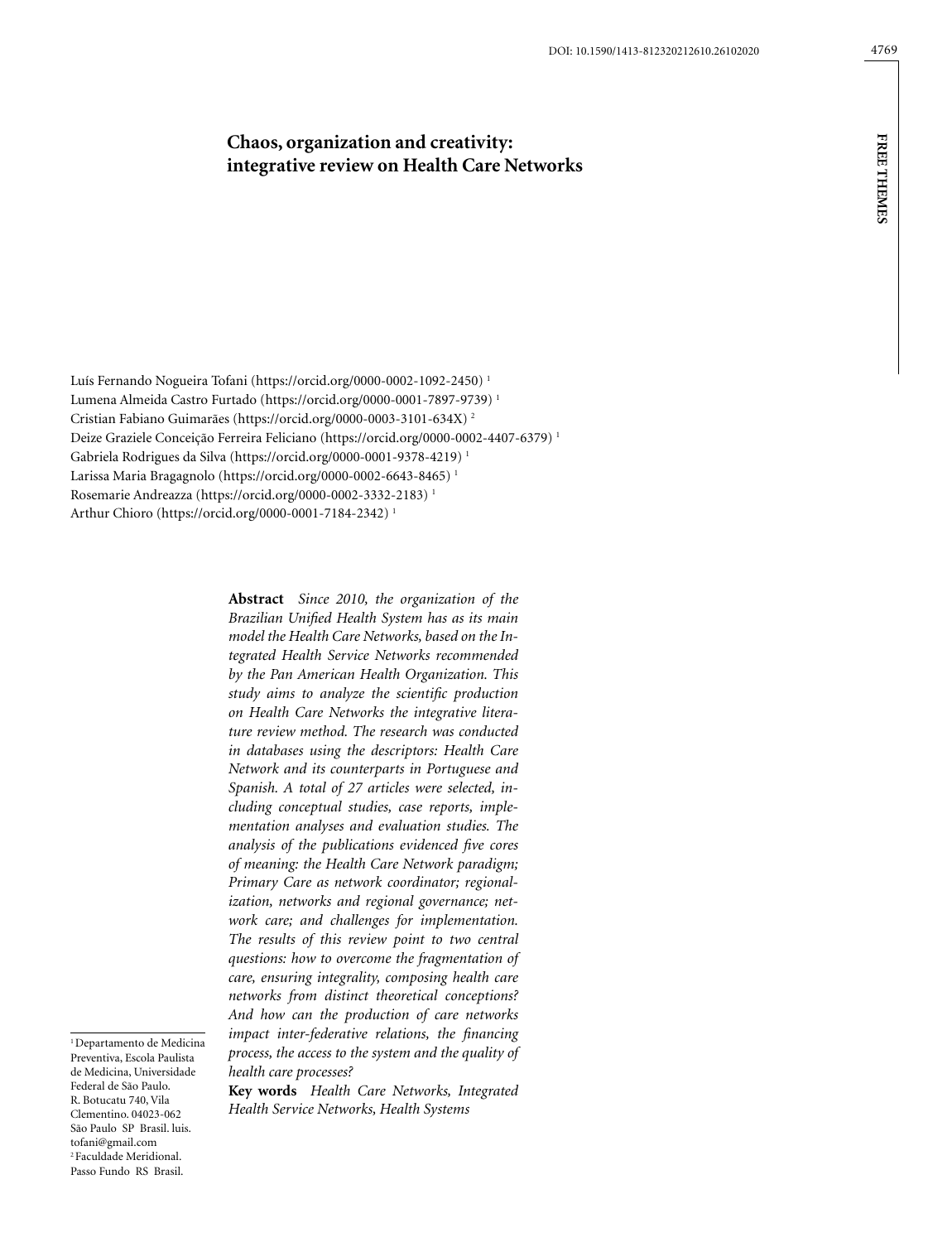# **Introduction**

In Brazil, the Unified Health System (SUS) was conceived and is organized through a regionalized and hierarchical network of services and actions, which aim to ensure that health is a constitutional right. In its construction process, several regulations have induced organizational arrangements based on guidelines such as decentralization, municipalization, regionalization, society participation and inter-federative management, characterizing innovations in the structure of the State and in the public administration of the country<sup>1</sup>. Although the current national political scenario of inflecting public policies and suppressing rights, the materialization of organizational guidelines of decentralization and regionalization was observed, which provided advances and also challenges in the structuring of the health system<sup>2</sup>.

Since 2010, the organization model of SUS has as its main reference the Health Care Networks (in Portuguese *Redes de Atenção à Saúde* - RAS), which are based on the Integrated Health Service Network recommended by the Pan American Health Organization<sup>3</sup>. This model, which has been used in countries undergoing demographic and epidemiological transition where chronic conditions prevail4 , has been shown as an alternative to the fragmentation of health systems<sup>5</sup> and indicates the centrality of primary care in network $s^{6-8}$ .

The main justifications to implement RAS are the need to organize systems in order to respond the threefold disease burden – infectious, chronic and external causes – and to obtain better economic, epidemiological and comprehensive health care results<sup>4</sup>. To this end, the organization of networks consisting of several points of health care is advocated, with centrality of Primary Care, logistic and support systems<sup>9</sup>. According to Silva e Magalhães Junior<sup>10</sup>, the implementation of RAS is also justified by the need for continued health care for people with chronic conditions, as a strategy to ensure integrality, and by the economy perspective of scale and scope.

Cecílio<sup>11</sup> proposed a revision of the hierarchical pyramid model, consisting of primary, secondary and tertiary care, pointing out the need for a health system organized from the logic of what would be more important for each patient, and thus offer the right technology in the right space and at the most adequate time. Hartz and Contandriopoulos<sup>12</sup> also proposed a "system without walls", in which the barriers of access between the various levels of care would be eliminated, in response to the health needs at local and regional levels. Finally, the legal regulation that instituted RAS in Brazil proposed a polyarchic model of system, consisting of different points of health care and of the links that communicate them, with the aim of obtaining the best results, both epidemiological and of health care integrality13.

Thus, induction by the Ministry of Health for implementing the Health Care Networks, from 2011, represented a new stage of SUS organization, aiming at ensuring the integrality of care and changing the modes of health care production through priority thematic networks, which were named as *Rede Cegonha*, *Rede de Urgência e Emergência*, *Rede de Atenção Psicossocial*, *Rede de Saúde da Pessoa com Deficiência* and *Rede de Atenção às Doenças Crônicas*14.

Considering the relevance of the Health Care Network Policy, it is essential to conduct studies that may analyze and disseminate the publications that investigated the theme, aiming at increasing the visibility and motivating the realization of new scientific productions on RAS to support the processes of formulation, implementation and evaluation of health policies in SUS. Peiter et al.<sup>15</sup> analyzed the research trend on RAS in Brazilian theses and dissertations, from the database of the Catalog of Theses and Dissertations of the *Coordenação de Aperfeiçoamento de Pessoal de Nível Superior* (CAPES), however, there is no review study among the published literature on the subject. Given the above, the motivation for the development of this study arose, aiming to describe and analyze the scientific production on Health Care Networks.

#### **Methods**

An integrative literature review was performed, regarding the production of knowledge on the Health Care Network public policy. We worked systematically with the research and analysis of the scientific material already produced, allowing the elaboration of syntheses from the several published studies, enabling general conclusions regarding a particular topic under study<sup>16</sup>.

The review was performed in six distinct phases: 1) establishing the topic/review problem and elaborating the guiding question; 2) selecting the articles (establishing descriptors and the inclusion/exclusion criteria for the publications); 3) categorizing the studies and defining the infor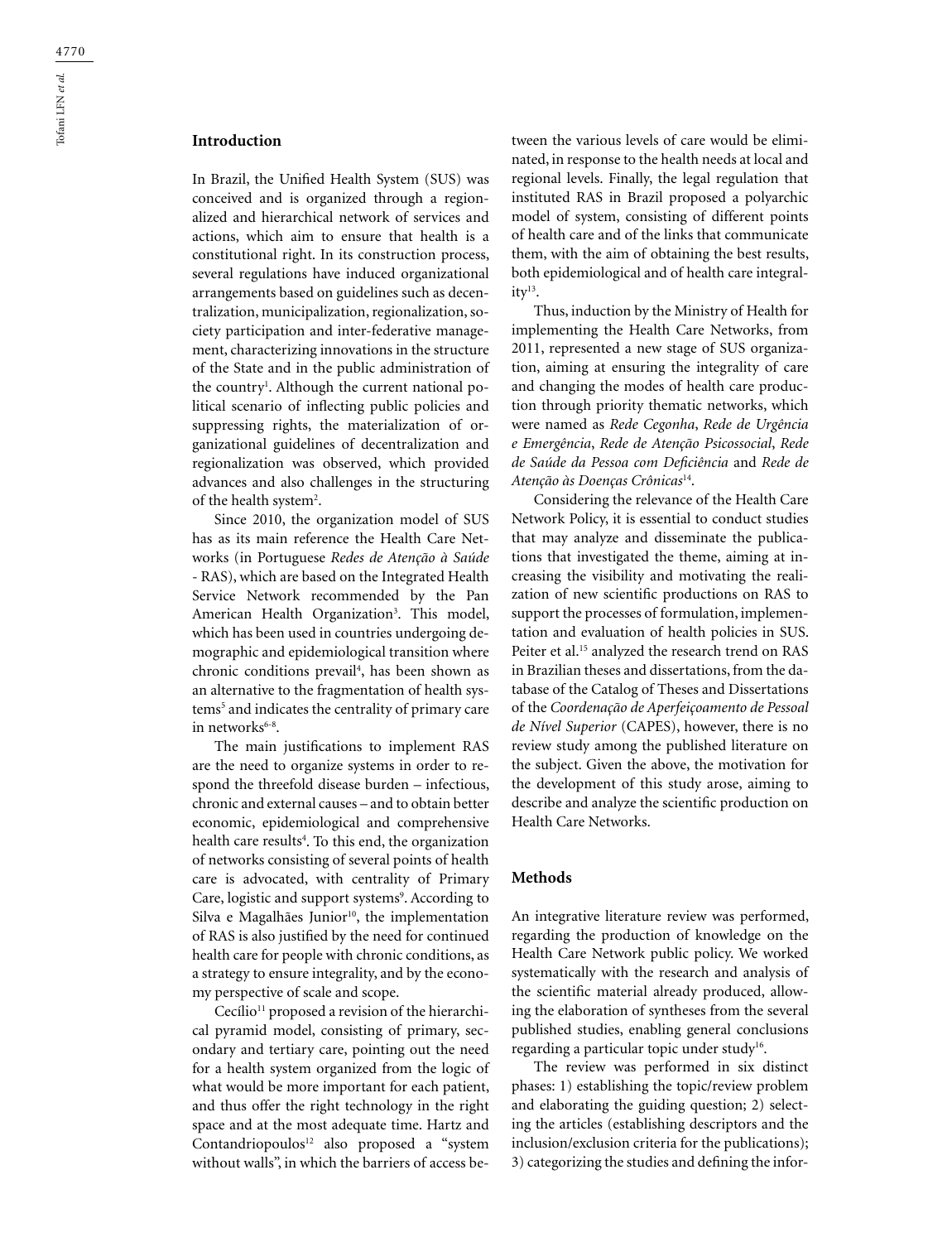mation to be extracted from the reviewed studies; 4) analyzing the selected studies; 5) interpreting and discussing the results; 6) synthesizing the knowledge evidenced in the analyzed articles<sup>17</sup>.

To elaborate this integrative review, first, the central research question was defined: what is the content of the scientific production published in journals regarding the Brazilian public policy of Health Care Networks? To identify the publications that composed the integrative review of this investigation, we surveyed the Virtual Health Library: Latin American and Caribbean Health Sciences Literature (LILACS), the Scientific Electronic Library Online (SciELO) and the Medical Literature Analysis and Retrieval System Online (MEDLINE), in July 2019. To this end, the descriptors used were the expression "Health Care Network" and its counterparts in Portuguese "*Rede de Atenção à Saúde*" and Spanish "*Red Integrada de Servicios de Salud*".

After excluding duplicate articles, we proceeded to assess them by reading the titles and abstracts, having as inclusion criteria the characterization as research article and the thematic approach to RAS, not including studies on specific thematic networks. Through the full reading of the articles, we found the research corpus, excluding articles that did not directly address the topic of RAS, those that addressed experiences in networks of other countries and those that were not fully available.

In order to systematize the data, a pre-categorization was organized and a matrix was prepared containing the following information: title, year of publication, analytical category and objectives of the study. The following were proposed as analytical categories to organize the results: 1) Conceptual Studies; 2) Case Reports; 3) Implementation Analyses and 4) Evaluation Studies, according to the object, objective or methodology of each reviewed study.

The analysis was processed by the authors in meetings of the research group of the project *A Rede de Atenção às Urgências e a Produção Viva de Mapas de Cuidados* (The Emergency Care Network and the Live Production of Care Maps) financed by the *Conselho Nacional de Desenvolvimento Científico e Tecnológico* (CNPq), which uses the RAS and, more specifically, the Urgency and Emergency Network as study object. Key questions were formulated, based on the intensity of the "cores of meanings" identified in the corpus of the review transversely to the analytical pre-categorization. These questions were configured as thematic categories and were aimed to guide the discussion and elaboration of syntheses.

#### **Results**

The study allowed the analysis of 27 scientific articles published in national and international journals in the field of Collective Health between 2010 and 2019, on the topic of Health Care Networks. The partial results of each stage of the article selection process are described as shown in Figure 1.

Regarding the year of publication, in 2017, we observed the largest number of studies, seven articles, followed by years 2015 and 2018, with six articles each. In 2010, 2011, 2013 and 2019, only one article published per year was found. Regarding the focus of the publications on RAS, an analytical pre-categorization was proposed to organize the results, described below, and is shown in detail in Charts 1 to 4.

The first category consisted of six articles that address in more depth the concept of RAS (Chart 1). Among these articles, we found an international publication that address the "Integrated Health Service Networks"<sup>18</sup>, the precursor concept of the RAS, and also an article by Mendes<sup>6</sup>, considered an important theoretical reference for Health Care Networks in Brazil. It is worth mentioning that one of the publications show the concept of Living Networks<sup>19</sup>, which emerges in scientific production as another rationality on health networks.

In relation to the second category, Case Reports, 8 articles were identified, described in Chart 2. It is worth highlighting that they show approaches ranging from local experiences of health care teams, from municipalities and health regions, and even a comparative study between the cities of Rio de Janeiro and Lisbon.

In the third category, there are nine articles that analyze the implementation of networks (Chart 3), including its challenges and strategies of integration, regionalization, communication, institutional and matrix support.

The fourth category, composed of four articles, deals with HCN evaluation studies (Chart 4), including the formulation of criteria, sanitary conditions of Health Services, the relation between local needs and interests and between the necessary and current organization.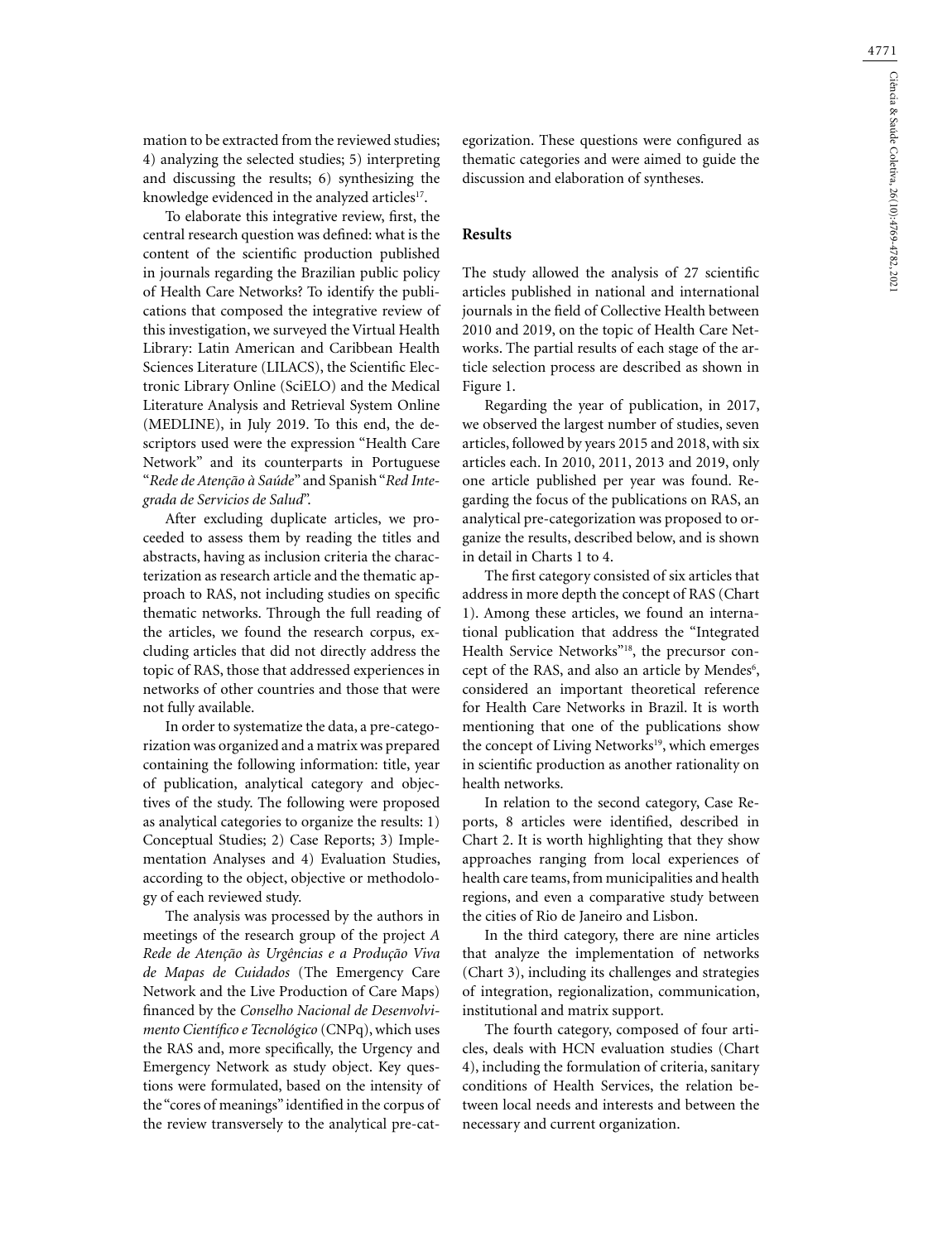

Figure 1. Flowchart of the selection process of the reviewed articles.

Source: Elaborated by the authors.

| <b>Category - Conceptual Studies</b>                                                                                                                          |      |                                                                                                                                                                         |  |
|---------------------------------------------------------------------------------------------------------------------------------------------------------------|------|-------------------------------------------------------------------------------------------------------------------------------------------------------------------------|--|
| Title                                                                                                                                                         | Year | <b>Objectives</b>                                                                                                                                                       |  |
| Health Care Networks                                                                                                                                          | 2010 | To show a structured social response in integrated health<br>systems: the health care networks                                                                          |  |
| Integrated networks of health<br>services: towards the construction<br>of a concept                                                                           | 2012 | The authors seek to understand the concept of network and its<br>constituent elements, to define the conception of Integrated<br><b>Health Service Networks</b>         |  |
| Live Networks: multiplicities<br>turning beings, signals from<br>the streets Implications for care<br>production and the production of<br>knowledge in health | 2014 | To synthesize the experiences gathered by a group of researchers<br>affiliated with Labor Micropolitics and Health Care, from the<br>Medical Clinic postgraduate school |  |
| Prospects for the region and<br>networks in Brazilian health policy                                                                                           | 2015 | To analyze the prospects for the region and networks adopted in<br>health policy in the period of 2001-2011                                                             |  |
| Health care networks under the<br>light of the complexity theory                                                                                              | 2015 | To reflect on the framework of the Healthcare Networks under<br>the light of the principles of Edgar Morin's Complexity Theory                                          |  |
| Healthcare networks: trends of<br>knowledge development in Brazil                                                                                             | 2019 | To analyze the trend of scientific production about Healthcare<br>Networks in thesis and dissertations in Brazil                                                        |  |

**Chart 1.** Distribution of articles in the category "Conceptual Studies," according to title, year of publication and objectives. LILACS, SciELO, MEDLINE, 2019.

Source: Elaborated by the authors.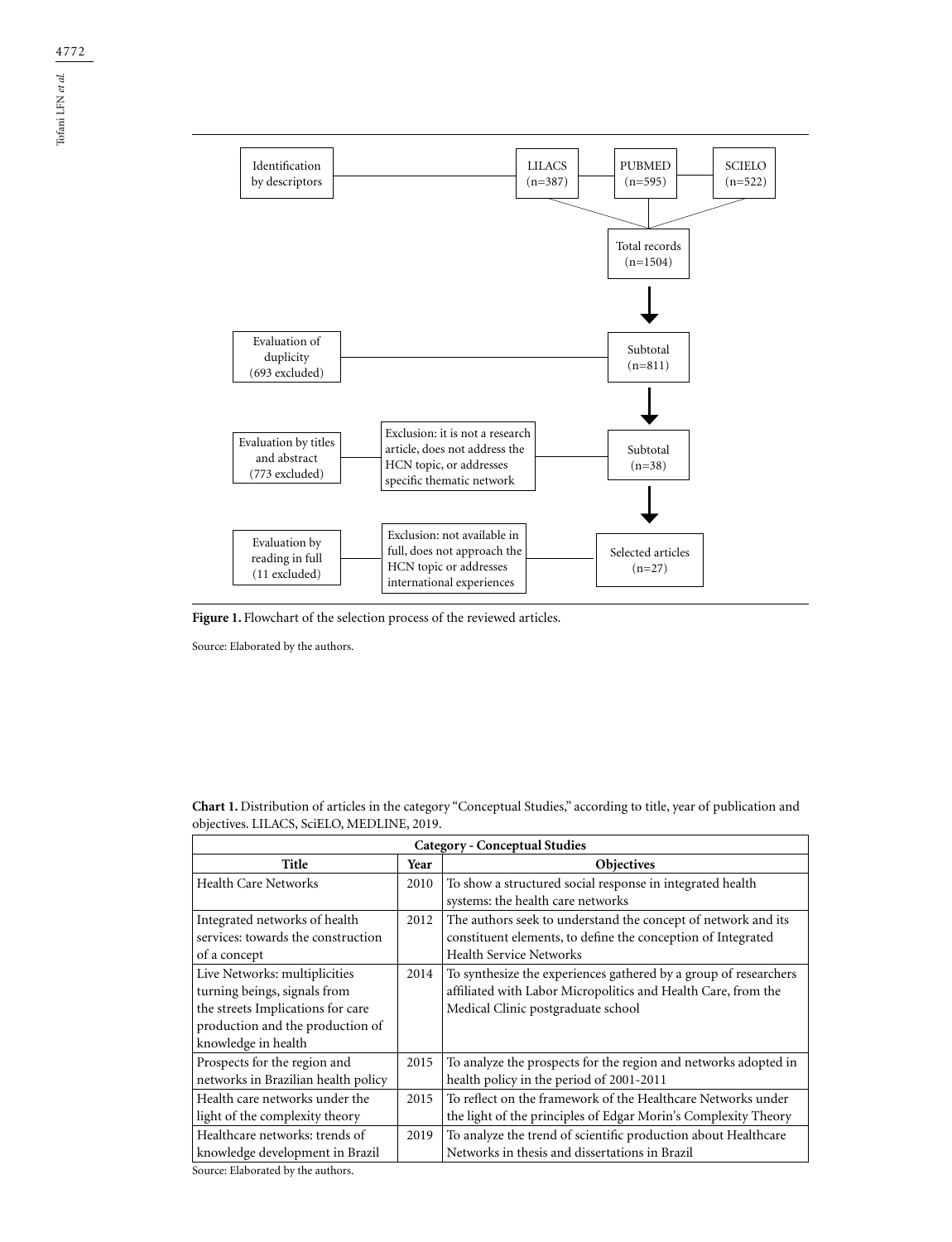| Chart 2. Distribution of articles in the category "Case Reports," according to title, year of publication and |  |  |
|---------------------------------------------------------------------------------------------------------------|--|--|
| objectives. LILACS, SciELO, MEDLINE, 2019.                                                                    |  |  |

| <b>Category - Case Reports</b>                                                                                                                          |      |                                                                                                                                                                                                                                                                                      |  |
|---------------------------------------------------------------------------------------------------------------------------------------------------------|------|--------------------------------------------------------------------------------------------------------------------------------------------------------------------------------------------------------------------------------------------------------------------------------------|--|
| Title                                                                                                                                                   | Year | Objectives                                                                                                                                                                                                                                                                           |  |
| Primary healthcare and the<br>construction of thematic health<br>networks: what role can they play?                                                     | 2012 | To analyze the real possibilities (or limits or conditionings)<br>for exercising this expanded responsibility placed on the PHC,<br>examined from the findings of an ongoing investigation on the<br>multiple logics of access and use of services                                   |  |
| Primary Health Care: care<br>coordinator in regionalized<br>networks?                                                                                   | 2016 | To analyze the breadth of care coordination by Primary Health<br>Care in three health regions                                                                                                                                                                                        |  |
| The role of Primary Healthcare in<br>the coordination of Health Care<br>Networks in Rio de Janeiro, Brazil,<br>and Lisbon region, Portugal              | 2017 | To comparatively analyze the organization of PHC, seeking<br>to identify the advances in RAS coordination and in the<br>management of chronic conditions                                                                                                                             |  |
| Health care networks<br>implementation and regional<br>governance challenges in the Legal<br>Amazon Region: an analysis of the<br>QualiSUS-Rede Project | 2017 | To analyze the potential, limits and challenges of regional<br>governance in the implementation process of health care<br>networks in three regions of the Amazon                                                                                                                    |  |
| Health care networking in cases<br>of high complexity and high<br>vulnerability: the experience of a<br><b>Health Center</b>                            | 2017 | To show and analyze the health care network formation<br>processes around cases of high complexity and high<br>vulnerability served by the Family Health Strategy at UBS, in the<br>region of Brasilândia, in São Paulo, Brazil                                                      |  |
| Policy networks in metropolitan<br>regions: the case of the health<br>system in Brazil                                                                  | 2017 | To discuss the case of Healthcare Networks in the Brazilian<br>metropolitan regions, characterizing its process of<br>implementation and identifying management problems in<br>several cases, with the case of the Campinas Metropolitan<br>Region being described in greater detail |  |
| Professionals as network<br>producers: compositions and<br>connections in health care                                                                   | 2017 | To analyze, from the patient's centrality, how health<br>professionals weave and produce the care network                                                                                                                                                                            |  |
| Network care continuity and living<br>network movements in user-guide<br>paths                                                                          | 2018 | To describe and analyze the meetings between actors of care<br>production, that reflect in movements of living networks and<br>potentiate the continuity of care and integrality                                                                                                     |  |

Source: Elaborated by the authors.

## **Discussion**

The public policy of Health Care Network has been the subject of several studies, in which different methodological approaches and concepts are used. Understanding the concepts that underlie it, as well as the advances, limits and challenges of its implementation process, is imperative as a contribution to the improvement of SUS. In this review, the RAS model is formulated from a specific theoretical referential, but not unique, with influences from other fields of concepts and practices. As presuppositions of the proposed models, the centrality of primary care and the dependence of the health regionalization

process are evident. As a practice, the studies indicate competing or integrated actions of two fields that sometimes complement each other, sometimes oppose each other: the organization of networks for health care, with greater emphasis on the structure and definition of flows, and health care as a producer of networks, but more focused on the role of patients and health professionals.

To deepen the discussion, we used the following key questions: 1) the Health Care Network paradigm; 2) Primary health care as RAS coordinator; 3) Regionalization, networks and regional governance; 4) Network care; and 5) Challenges for RAS implementation.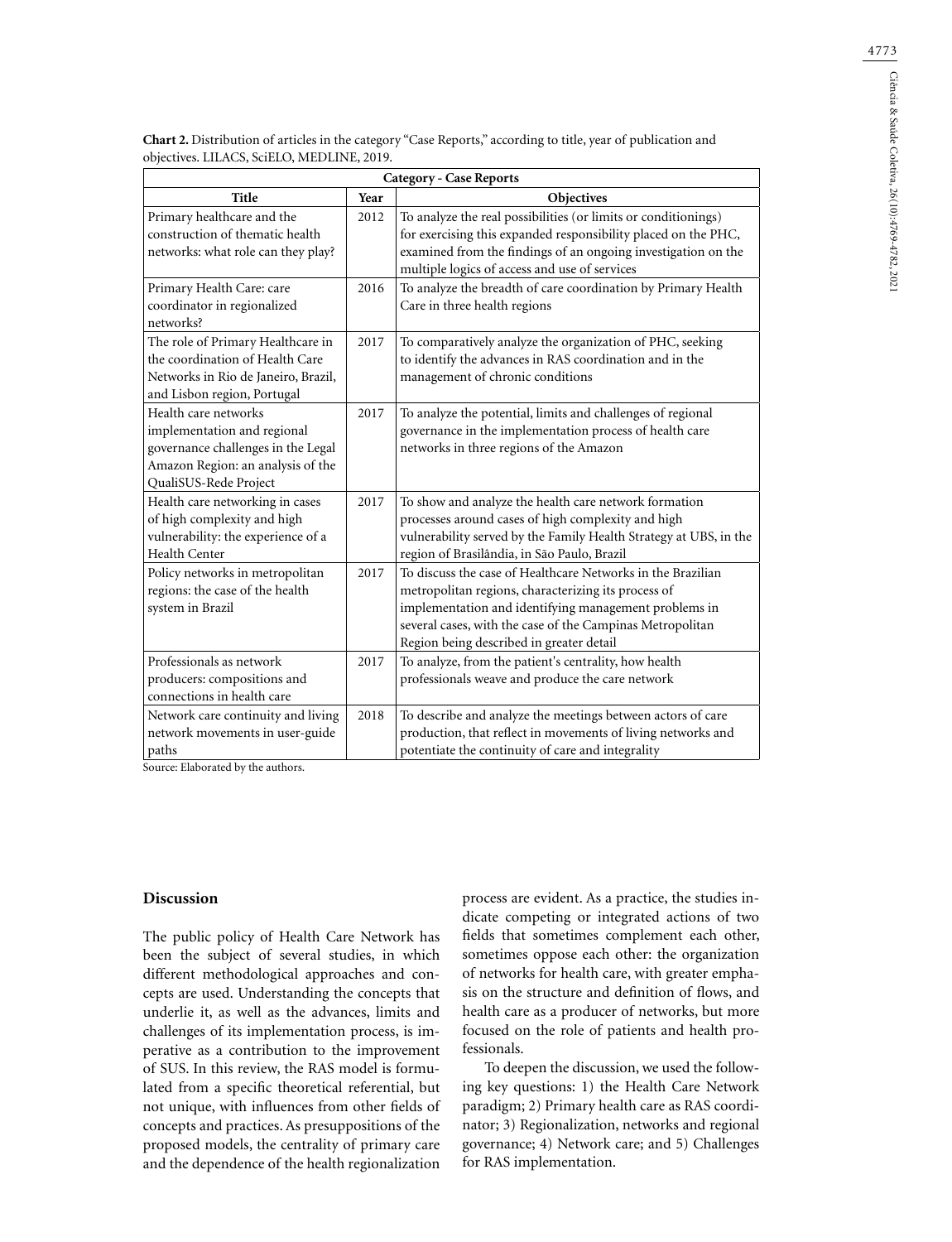| <b>Title</b>                                                                                                                                    | Year | Objectives                                                                                                                                                                                                                        |
|-------------------------------------------------------------------------------------------------------------------------------------------------|------|-----------------------------------------------------------------------------------------------------------------------------------------------------------------------------------------------------------------------------------|
| The organization of regional and<br>integrated healthcare delivery systems:<br>challenges facing Brazil's Unified Health<br>System              | 2011 | To analyze the current challenges facing Brazil's Unified<br>Health System, in order to promote improved integration<br>between services                                                                                          |
| Perception of managers of the Unified<br>Health System about the challenges in<br>the formation of Health Care Networks<br>in Brazil            | 2013 | To analyze the perceptions of managers about the<br>challenges in the formation of Health Care Networks in<br><b>Brazil</b>                                                                                                       |
| Contribution for the analysis of<br>the implementation of Health Care<br>Networks in SUS                                                        | 2014 | To analyze the implementation of Health Care Networks,<br>with emphasis on health regions, stressing the importance<br>of having local players with an adequate competence<br>profile and involved in the implementation          |
| The process of building up regional<br>health management in the State of São<br>Paulo: subsidies for analysis                                   | 2015 | In order to discuss the COAP implementation process in<br>some regions of São Paulo, this article provides support for<br>understanding the regional health pact process in the state,<br>verifying its potentialities and limits |
| A notion of the matricial practice to be<br>rescued for the collaborative encounter<br>between health teams and services in<br>the SUS          | 2015 | To revisit the original concept of matrix and analyze it in<br>the light of the mathematical theory of matrix calculation<br>and federal regulations                                                                              |
| Thoughts on the development of active<br>regional public health systems                                                                         | 2017 | To analyze the complex process of health regionalization<br>and the challenges arising from its implementation                                                                                                                    |
| Regionalization and Health Networks                                                                                                             | 2018 | To reflect on the challenges faced in building the Health<br>Regions and Networks in Brazil                                                                                                                                       |
| Institutional Support according to the<br>perspective of managers, supporters and<br>workers: coming closer to reality from<br>different places | 2018 | To analyze the senses and meanings that the Family Health<br>(EqSF) teams, the administrators and supporters attribute<br>to the work process of the municipal Institutional Support<br>in two municipalities of Bahia            |
| Communication Strategies of Municipal<br>Health Secretariats: Challenges for<br><b>Health Care Networks</b>                                     | 2018 | To describe health communication strategies in 19<br>municipalities in the state of Paraná                                                                                                                                        |

**Chart 3.** Distribution of articles in the category "Implementation Analysis" according to title, year of publication and objectives. LILACS, SciELO, MEDLINE, 2019. **Category - Implementation Analyses**

Source: Elaborated by the authors.

#### **The Health Care Network paradigm**

The conceptual RAS model was proposed as paradigm to the SUS organization in Brazil in the last decade and is adopted both by the Ministry of Health and by state and municipal health administrators as a public policy<sup>13</sup>. The publication by Mendes<sup>9</sup>, author who is an important reference to the topic, criticizes the hierarchical, fragmented systems, oriented to assist acute conditions, and defines the RAS as polyarchic organizations of health services sets, linked together by a single mission, by common objectives and by a cooperative and interdependent action, which allow to offer a continuous and integral care to a certain population, coordinated by primary health care – provided at the right time, place, with a

right quality and in a humanized way, and with health and economic responsibilities for this population. This concept was a beacon for RAS and the thematic networks that were subsequently agreed, at the discursive and normative levels, between SUS administrators within the Tripartite Interagency Commission, and subsequently embodied in the respective ordinances<sup>14</sup>. Arruda et al.20, when analyzing the concept of RAS in the light of Complexity Theory, identified as its main characteristics: the formation of horizontal relations between the points of care, having a center of communication in primary care; the centrality of the health needs of a population; accountability for continuous and integral care; multi-professional care; and sharing objectives and commitments with health and economic results.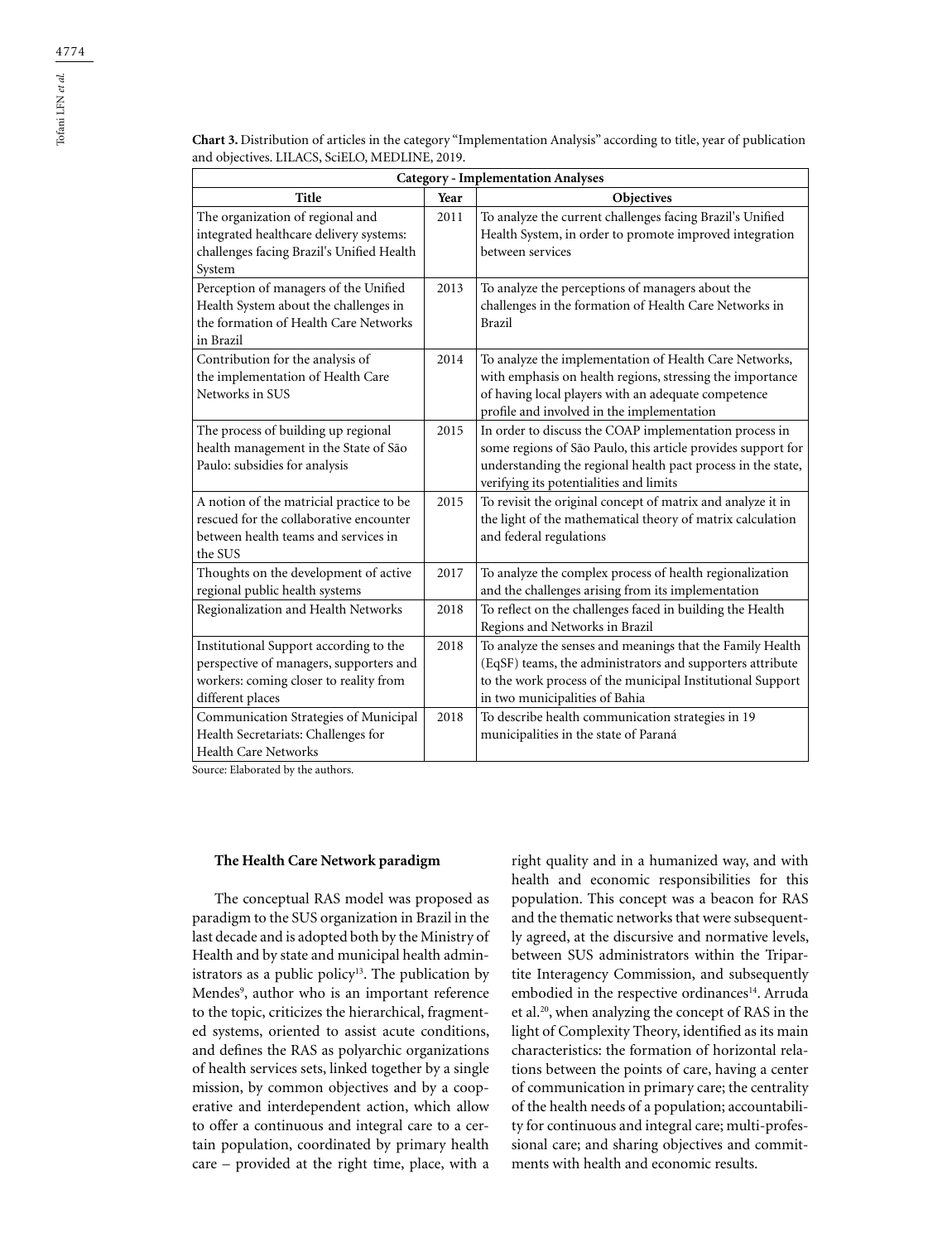| <b>Category - Evaluation Studies</b>   |      |                                                                 |  |  |
|----------------------------------------|------|-----------------------------------------------------------------|--|--|
| Title                                  | Year | <b>Objectives</b>                                               |  |  |
| Health Care Networks of Brazilian      | 2014 | To examine the contradiction between the necessary              |  |  |
| Unified Health System: 25 years of a   |      | organization of the Health Care Networks of SUS in an           |  |  |
| fundamental contradiction between      |      | integral and integrated way in the national territory, and the  |  |  |
| the Required Organization and the      |      | federative and municipal essence of its current organization,   |  |  |
| <b>Current Organization</b>            |      | structurally fragmented and disintegrated                       |  |  |
| Care integration in a health region: a | 2016 | To identify and analyze the development of regional strategies  |  |  |
| paradox between regional needs and     |      | for care integration in the context of health regions, with     |  |  |
| local interests                        |      | special focus on the role of Primary Health Care (PHC)          |  |  |
| The care network and sanitary          | 2016 | To discuss the conceptions and operationalization strategies    |  |  |
| conditions of family health units: is  |      | of the health care network, as well as the health conditions of |  |  |
| there any relationship?                |      | family health units                                             |  |  |
| Evaluation of health care              | 2017 | To propose a set of key elements that allow to assess the       |  |  |
| coordination and health care           |      | coordination of individual care and the role of organizing      |  |  |
| networks ordination by Primary         |      | health care networks by the PHC, in order to compose in the     |  |  |
| Health Care: a proposal of items for   |      | future an instrument for evaluating networks                    |  |  |
| the evaluation of these attributes     |      |                                                                 |  |  |
| Source: Elaborated by the authors.     |      |                                                                 |  |  |

**Chart 4.** Distribution of articles in the category "Evaluation Studies," according to title, year of publication and objectives. LILACS, SCIELO, MEDLINE, 2019.

The formulation of the Health Care Network policy in Brazil has an important influence from the Integrated Health Service Networks, recommended by the PAHO, which presuppose care for a specific population, health services or establishment with different levels of care and complexity, and a territorial definition<sup>5</sup>. The central assumption in such definition is that the application of the concept of networks contributes for the articulation, interdependence and coordination of public, private and mixed actors, with the incorporation of specialized technologies expanding the access, also improving the connectivity in the health network and increasing its governance<sup>18</sup>. Even though, at the discursive level, health regions are considered as a space for planning RAS in the perspective of producing comprehensive care and articulating the set of intersectoral public policies necessary for this, we wonder how such network concept is able to consider, on one hand, the great regional differences, the social-economic heterogeneous structure, and the demographic, nutritional and epidemiologic changes of an overpopulated country with continental dimensions such as Brazil, and, on the other hand, the micropolitical dynamic involved in the production of care, which seems to escape the assumptions that underlie the formulation of the network concept<sup>2</sup>.

In this sense, in addition to the RAS paradigm, we identify the recent formulation of another conceptual model, that of Living Networks, defined by Merhy et al.<sup>19</sup> as a way of producing existential connections of individuals and collectives, in different contexts of group and social ways of living. In a study with user-guides, Hadad and Jorge<sup>21</sup> identified living networks, produced in the act, in the encounter between professionals and patients from health needs, but also the lack of network, which impacted barriers that hinder access. Also, Maximino et al.<sup>22</sup> observed wide care networks, operationalized in several ways and composed of multiple vectors and formal and informal elements, visible and invisible, objective and subjective, that contribute to facilitate or hinder the construction of articulation points between services, people and resources for care. According to Merhy et al.<sup>19</sup>, Living Networks are fragmentary and happening, hypertextually, that is, sometimes they are circumstantial, they assemble and disassemble, and sometimes become more stable, but they behave more like logics of digital networks, that may emerge at any point without having to obey a logical arrangement of analog networks, like a hypertext.

Thus, there are different conceptions of health networks that coexist and are interconnected, evidencing the need for studies that an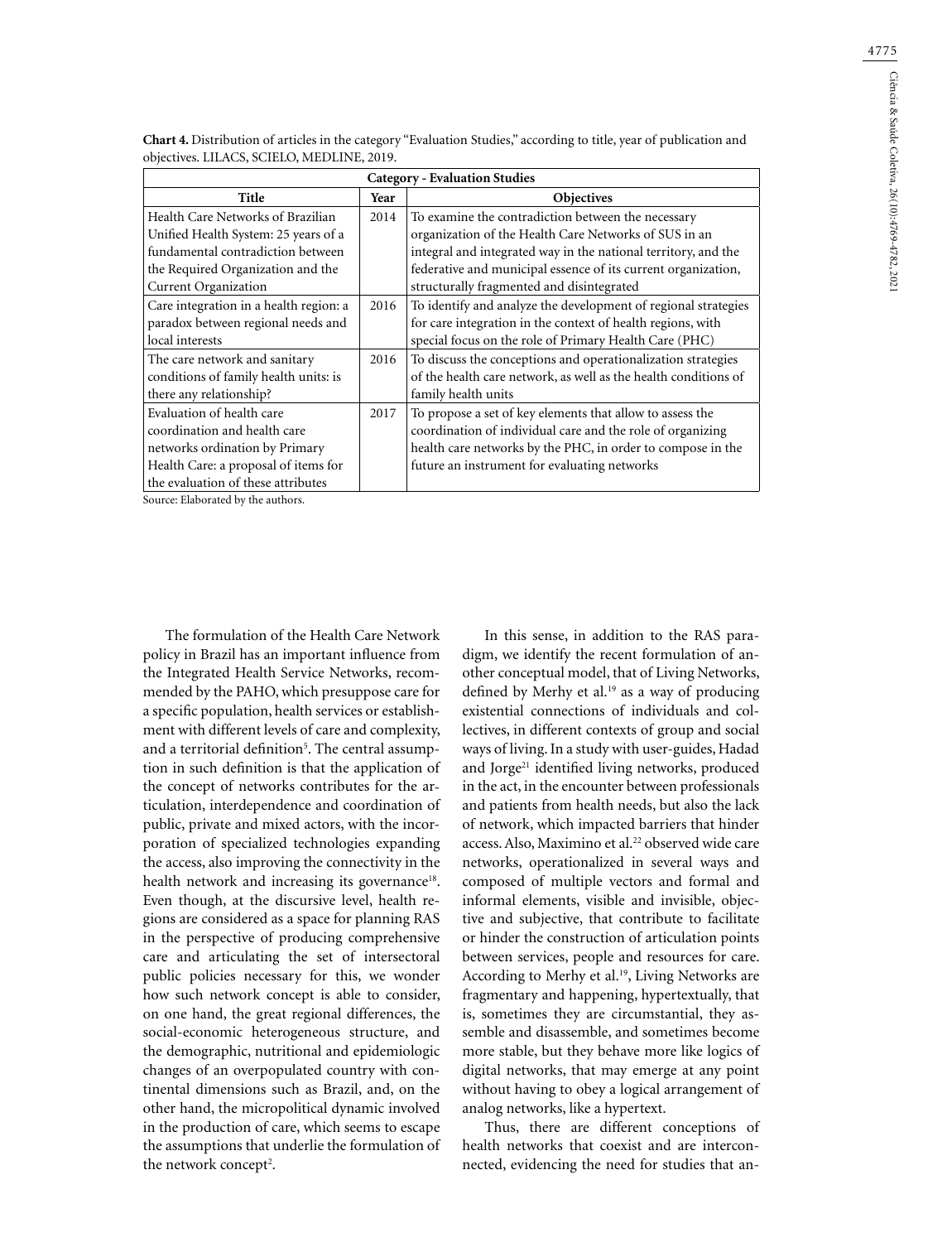alyze and deepen the relation between structure and action, norm and singular production, from the conceptual models of "Non-Network" (fragmentation), "Health Care Network" (systemic organization) and "Living Networks" (singular production), its possibilities and limits in the modeling of health systems and in the production of the way of caring.

### **Primary health as RAS coordinator**

The RAS coordination by primary care emerges as a structuring condition of the model. For Mendes<sup>9</sup>, the communication center of health care networks is the interchanging node in which flows and counterflows of the health care system are coordinated, and it is constituted by primary health care.

Chueiria et al.23 formulated a proposal for items to assess the coordination of RAS by primary care, composed of the following attributes: 1) primary care that covers the entire population; 2) is organized in multi-professional teams; 3) is the main gateway to the system; 4) is responsible for the coordination of care; 5) is resolutive, being capable of solving the main health problems of its population. In a research developed by Peiter et al.15, in which they analyzed the trends of scientific production in postgraduate dissertations and theses in Brazil on RAS, the Primary Health Care (PHC) as coordinator of the network was the most studied among the analyzed categories.

Lapão et al.<sup>24</sup>, in a comparative study, observed that historical, cultural, political and legal issues determine differences in PHC as a RAS coordinator in Rio de Janeiro and Lisbon: in Lisbon, the comprehensive PHC model is used, which has enough maturity in the coordination of its system, while Rio de Janeiro suffers historical remnants of a selective PHC. In Brazil, although the perception of administrators that the RAS should be based on the recognition of primary care as the body responsible for system planning and care coordination<sup>25</sup>, these attributes still remain one of the main challenges for the organization of regionalized and integrated networks in SUS<sup>26</sup>. Poorly mentioned in the meetings of the Regional Intergovernmental Commissions (RIC), the goal of setting up Health Care Networks, coordinated by primary care, is still a distant goal in view of the urgency of ensuring access to specialized and urgency/emergency hospital care in the health region, a topic that dominated the RIC discussions, with primary care being limited to municipal discussions<sup>27</sup>.

Cecílio et al.28 describe the following limits for primary care to assume the role of care coordinator: primary network is seen as a place for simple things, there is a powerlessness that is shared between patients and teams when it comes to the primary network functioning as care coordinator, indicating how it does not have material (technological, operational, organizational) and symbolic (values, meanings and representations) conditions to hold the central position in the coordination of thematic health networks. Also, the infrastructure conditions of Primary Healthcare Units, or their sanitary conditions, may interfere in the organization and offer of services provided, in the inefficiency of communication between the levels of care and in failures in the regulation process, generating, thus, problems for the RAS operationalization<sup>29</sup>. In addition, as the system's preferred gateway, PHC faces a strong competition from hospital outpatient and emergency care services, disconnected from the network<sup>30</sup>.

Thus, it is observed that the coordination by primary care is, at the same time, a premise and challenge for RAS, according to the scientific production evidenced in this review.

# **Regionalization, Networks and Regional Governance**

The relation between the process of regionalization, regional governance and production of RAS has been recognized as interdependent, and it is an object of study in Brazil. To Mendes<sup>9</sup>, the governance of health care networks, in SUS, should be performed through interfederative arrangements, coherent with the cooperative federalism that is practiced in Brazil. The following inter-management commissions are materialized: at the national level, in the Tripartite Interagency Commission (CIT); in states, in the Bipartite Interagency Commissions (CIB); and in health regions, in the Regional Interagency Commissions (RIC).

Albuquerque and Viana<sup>31</sup> identified three induction phases of the historical process of regionalization and organization of networks in Brazil, guided by different theoretical an political conceptions: normative region with regionalized and hierarchical networks (Health Care Operational Standard - NOAS 2001 and 2002); negotiated region with integrated and regionalized networks (Pact for Health - Ordinance 399/2006); and, region negotiated and contracted with health care networks (Ordinance 4,279/2010 and Decree 7,508/2011). Thus, the recent transition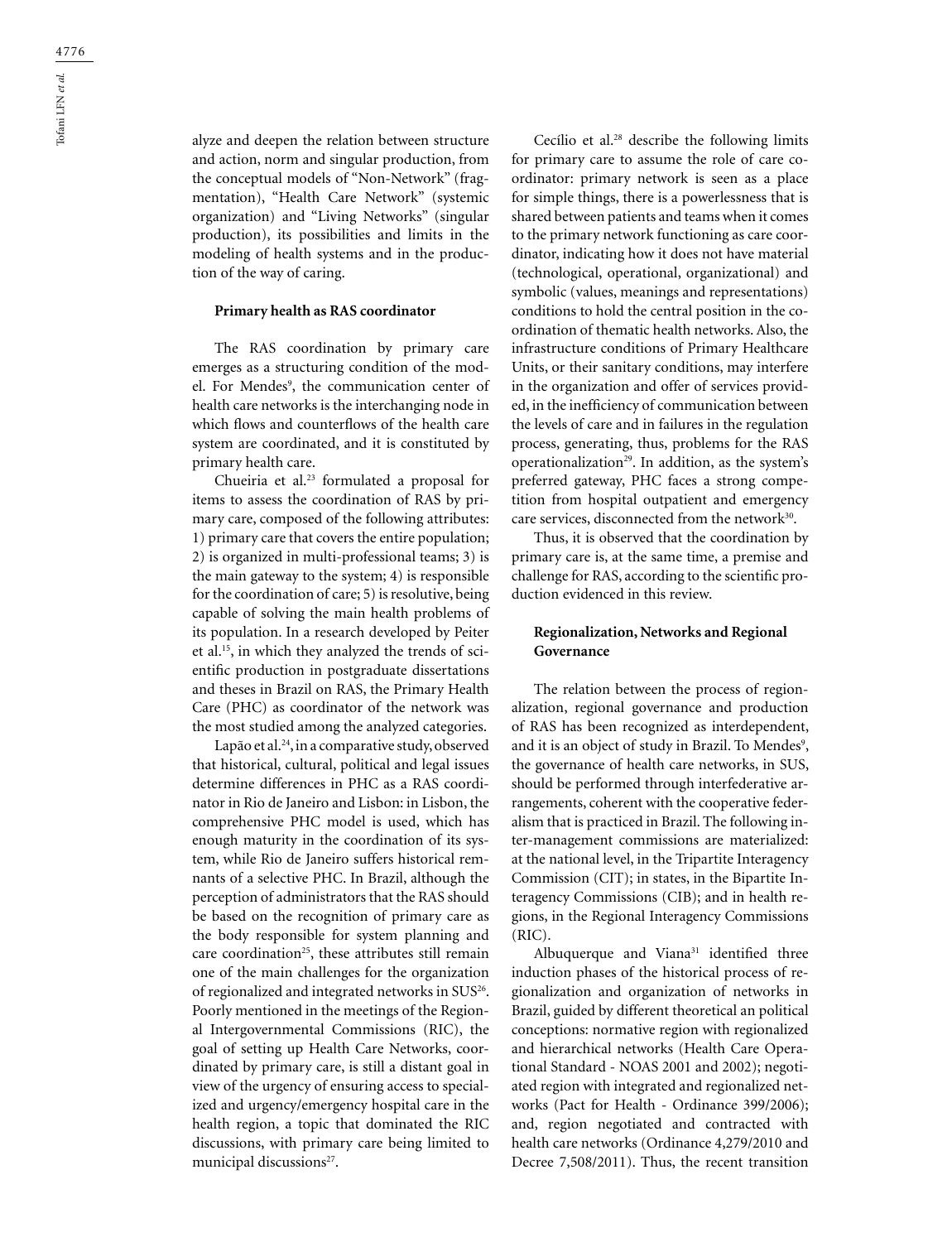from normative regions to negotiated regions and from hierarchical networks to integrated, regionalized and contractualized networks is evidenced.

The organization of regionalized networks in SUS depends on improving the interfederative administration in health regions in order to qualify the agreement of responsibilities between the government spheres<sup>32</sup>. Thus, strengthening governance and regional planning is subject to a deeper understanding of the context: identifying the causes of problems, the dynamics and power structure of organizations, determinants of patient behavior, as well as local actors, knowledgeable and able to implement the RAS<sup>32</sup>. To Shimizu<sup>25</sup>, who investigated the perception of administrators on the challenges for the formation of RAS in Brazil, the operationalization of this process cannot follow prescriptive models, and requires investments that include the improvement of technical and political dimensions.

In the technical dimension, it points to the improvement of contractualization strategies to ensure the provision of health actions and services of different technological densities, as well as logistics to guide the user in the route of network meshes, regulation system, with clear norms and protocols to guide the access to the service network, to define competences and responsibilites<sup>25</sup>. To Leite<sup>33</sup>, the networks are implemented through Care Lines, in agreements with different actors for the construction of a strategic and investment planning, including structural changes, Permanent Education plans and qualification of regulatory processes. Gomes<sup>34</sup>, in opposition to the ongoing decentralization process, even proposes the creation, at the federal level and national action, of a new legal entity exclusively focused on SUS, which is as convergent as possible for the necessary network organization, overcoming the political-administrative autonomy of local-regional administrators.

As for the political dimension, there are power disputes and conflicts at the regional level, including those formed by the private health service that requires strong regulatory mechanisms<sup>25</sup>. To Mendes et al.<sup>35</sup>, regionalization, more than a process of organizing the health actions and services of the territory, aiming at ensuring the integrality of care, is a political construction that must favor the dialogue between local actors and federated administrators in order to recognize and face the health needs of specific territories.

A study performed in the Amazon health regions, from the implementation of the QUAL-

ISUS-Rede project, observed that governance and integration were strengthened differently between the regions, depending on the capacity of direction and consensus among actors, making it difficult to overcome regional inequalities<sup>36</sup>. Chioro dos Reis et al.<sup>2</sup>, when proposing the construction of a Living Regionalization, indicated that this requires a strong investment of administrators so that the regional space may become a living and potent space of shared management. Without this, it will be reduced to a formal space, instituted by the standards and without power to implement a quality SUS in each region, capable of producing more life for all Brazilians.

Therefore, it is noticed that an intense process of co-administration and regional planning in essential for the implementation of the RAS, being the regional governance also constituted as a challenge, and its technical and political aspects should be observed beyond the Brazilian federative context.

## **Network Care**

The networks formed in the health care process value the professional-patient encounter as producer of plots and connections, since they cause the construction of networks in greater or lesser power. These moments directly impact the outcome of care for cases<sup>21</sup>. Cecílio et al.<sup>28</sup>, in a study on the role of primary care in thematic networks, reflect in the conclusion on the false image of harmony between care and a complex plot drawn by individuals in the singular composition of their care network.

To Maximino et al.<sup>22</sup>, formal networks coexist with informal ones, sometimes not recognized by professionals, pointing to the need to value the patient and their networks as protagonists seeking for support. According to Merhy et al.<sup>19</sup>, patients are Living Networks of themselves; they are all the time producing movements, elaborating knowledge, building and sharing care. Patients, most of the time, are the ones who ask for the networks, and the network is not given as a framework to be filled in a protocol way, because they are being woven in events. As for Arruda et al.<sup>20</sup>, networks woven by patients are understood as an undesirable and dysfunctional situation: as an orchestra in which each instrument plays a different song, disharmony is installed, patients enter the system through all the doors and a labyrinth is formed with different paths to be taken and which often are not understood by them or by the professionals that are part of this complex process.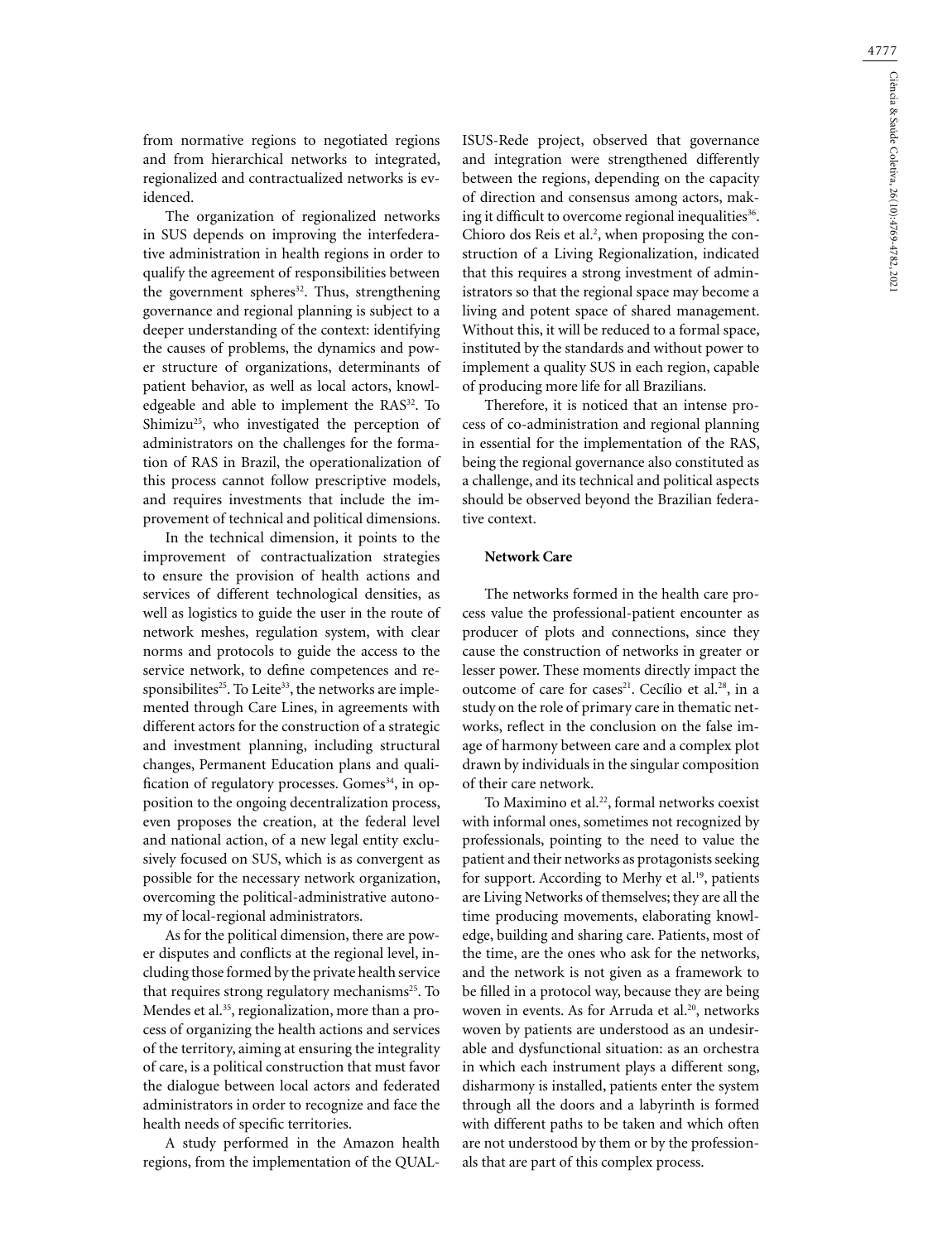The need for investment to train workers for integral health practices that consider the patient as the protagonist of their care is highlighted by Hadad and Jorge<sup>21</sup>. To Nobre et al.<sup>37</sup>, the formation of a network brings professionals closer to the territory, explores the potential of assistance and enables a more integrated approach, providing a more humanized service. In addition to a Permanent Health Education, other management arrangements may introduce these practices. The Institutional Support is a possibility of co-management, in an attempt to reduce noises, know the limits, respect the place of the other, to understand oneself, understand the others and build a work and care environment in a healthier and more pleasurable way<sup>38</sup>. According to Medeiros<sup>39</sup>, the Matrix Support may contribute to the integrality of care, and one must reject the rule producing models and crystallized positions to the detriment of the law liberating the elements and systems equated in the matrix team: a law that cannot be inscribed in a manual, since it must be written in each case to which the matrix is called, so that it fulfills its originally intended role.

Thus, the micropolitical dimension of work and health care is observed as a possibility for networks, another rationality to be considered, in which the role of the patient and the autonomy of health professionals can produce their own networks and maps of singular care based on health needs.

# **Challenges for the implementation of Health Care Networks**

The challenges for implementing RAS were object of study of several investigations in the reviewed literature, evidencing several orders of challenges, including structural, functional and political.

An analysis of the health care systems, made from an international perspective, shows that they are fragmented, focused on the careof acute conditions and the acutization of chronic conditions9 . In Brazil, the coordination capacity of networks is affected by fragmentation $27$  and hinders the promotion of health as a social right by SUS<sup>25</sup>. According to Arruda et al.<sup>20</sup>, RAS, theoretically, are organized in increasing degrees of complexity, where the population should enjoy the various levels through coherent flows. However, in practice, this flow runs into a truncated, bureaucratic and disjointed functioning that does not consider the needs and real movements of

people within the system, which makes it slow and, in many cases, with unsatisfactory results.

The insufficiency of resources resulting from the low public investment in health is a structural problem for SUS and hinders the regional planning for organizing RAS20,26,33,35. For Chioro dos Reis et al.2 , the commitment of the municipal budget with health beyond the mandatory minimum (15%) is harmful to the balanced management of cities. Low participation of states in financing is still observed, and the state resources in many scenarios have not been agreed with municipal administrators. Recent initiatives froze the federal public spending for two decades, pointing to the definitive infeasibility of SUS. Without the prospect of new resources, regional planning and programming become unfeasible.

Another structural challenge in Brazil is the policy for training health professionals. To Arruda et al.<sup>20</sup>, there is an insufficient personal training policy for SUS, including quantitative and qualitative aspects. There is a need for training and education, with consequent availability of professionals for the public system<sup>26</sup> and the need to engage health workers and, specifically, doctors, as agents of change for the constitution of health regions and neworks<sup>40</sup>.

Among the operating challenges of the RAS, the need to overcome the limitations of some strategies is observed. For Leite et al.<sup>33</sup> there is a need for improving the information systems and failures in network monitoring and evaluation processes. As for Velho et al.<sup>41</sup>, they highlight the fragilities of the processes of communication: networks are weakly grounded and, despite the promotion programs and campaigns, there is still no process that provide measures capable of bringing information to the citizen, so that they assume the co-responsibility in the construction and conduct of SUS. For Chioro dos Reis et al.<sup>2</sup> the main challenges are planning and dimensioning the service network, the production of living networks of care, the regulation and the coordination capacity of the regional system. Viana et al.40 indicate the need for an institutional leadership to be exercised by the states of the federation. For Mendes et al.<sup>35</sup>, the state sphere of power still shows difficulties to assume the effective coordination of this process, restricting itself to the role of administrating the provision of its own services.

In the political dimension, the main challenges are in the relations between several actors that compose the territories were the RAS are built. To Albuquerque and Viana<sup>31</sup>, the models of ter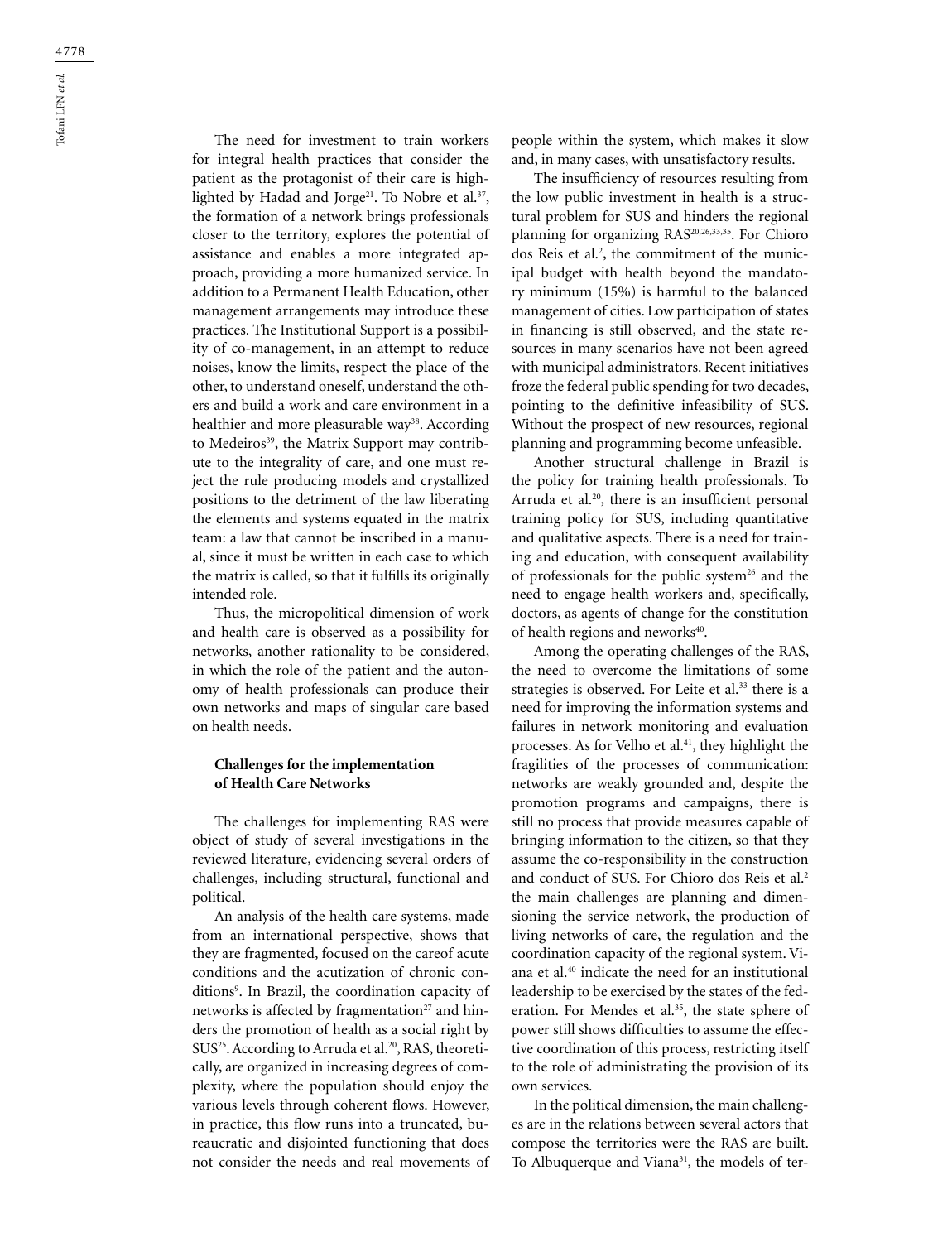ritorial organization of the health system and its combinations, in constant dispute within the federation, are conditioned by spatial dynamics and relations between state, market and society in the conduction of politics and health networks. Also, the electoral cycles, the inter-federative relations and the regional agreements are political processes that impact RAS2 . Mendes et al.35 highlight the need for agreements to include several municipalities with greater socioeconomic, epidemiological, demographic and service offer difficulties, in order to strengthen the set of municipal administrators and to allow a greater coping of regional challenges; in addition, they emphasize that the weaknesses of the political-administrative construction of a Regional Management Collegiate make them more vulnerable to private interests at the expense of collective ones.

# **Final considerations**

The scientific production on RAS is dense and includes conceptual researches, case reports, analyses of implementation strategies, addresses proposals of evaluation methods, and discusses the production of care in the network. There are also investigations on the challenges of RAS implementation, addressing different conceptions and thematic cutouts.

The conceptual model of Health Care Networks is shown as a new paradigm of organization for SUS, and seeks to reorient the system in order to ensure integrality and better health results. It is evident how the conceptual model impacts the perspective of shaping networks. In this model, primary care assumes a central role as coordinator of care and organizer of the system, which is both a premise and a challenge. There is a question here regarding how much this premise has helped in the actual shaping of the networks. Also, the regionalization and regional governance bring the interfederative relation as a bet and limitation, and its technical, political aspects and the way they are produced must be observed, including by the particularities of the federative structure in the Brazilian context. On the other hand, another conceptual and practical production is identified, the Living Network, in which the micropolitical dimension of work and health care are shown as a possibility for the networks. This is another rationality, showing a less functionalist network conception. Such conception brings

to the scenario the protagonist role of the patient and their relationship with the health worker, which may produce their own networks, based on health needs, forming rhizomatic networks.

In addition to the challenges of the regional governance, the underfunding, transformed now into a di-funding of SUS, to the established powers, the hegemonic care model and to the powers and limitations of primary care, the organizational modeling of SUS transitions between a fragmented system (chaos), polyarchic networks (organization) and the plots and connections produced in the care space (creativity). The differences between the various possibilities shown here do not seem to be a mere conceptual question or random choice by each actor. They indicate different paths.

Some limitations need to be mentioned at the end of this research. First, most of the reviewed studies was mostly based on qualitative methods, which, although they bring insights, concepts and theoretical-practical elaborations, expose little evidence production through numerical data and health indicators. In another direction, the focus on the investigation of a Brazilian public health policy, even if influenced by international experiences and models, establishes challenges regarding the comparison between national reality and the experiences of other countries. Consequently, the reviewed results should be interpreted with caution, considering the limitations of generalization and synthesis.

Finally, this integrative review point to two central questions, and not to a conclusion.

The first regards a theoretical-practical problem, since this question arises: how to overcome the fragmentation of care, ensuring integrality, composing the health care networks from distinct theoretical conceptions? That is, how to produce a SUS in a non-chaotic manner, which, when structuring formal networks, necessary for the management of the system and services, includes the living production of health care, based on the creative practices performed daily in face of the multiple and singular encounters between patients and health workers?

The second question, systemic and political, is: how can the production of care networks impact the inter-federative relations, the SUS financing process, the conformation of several types of health services, the population's access to the system and, centrally, the quality and power of health care processes?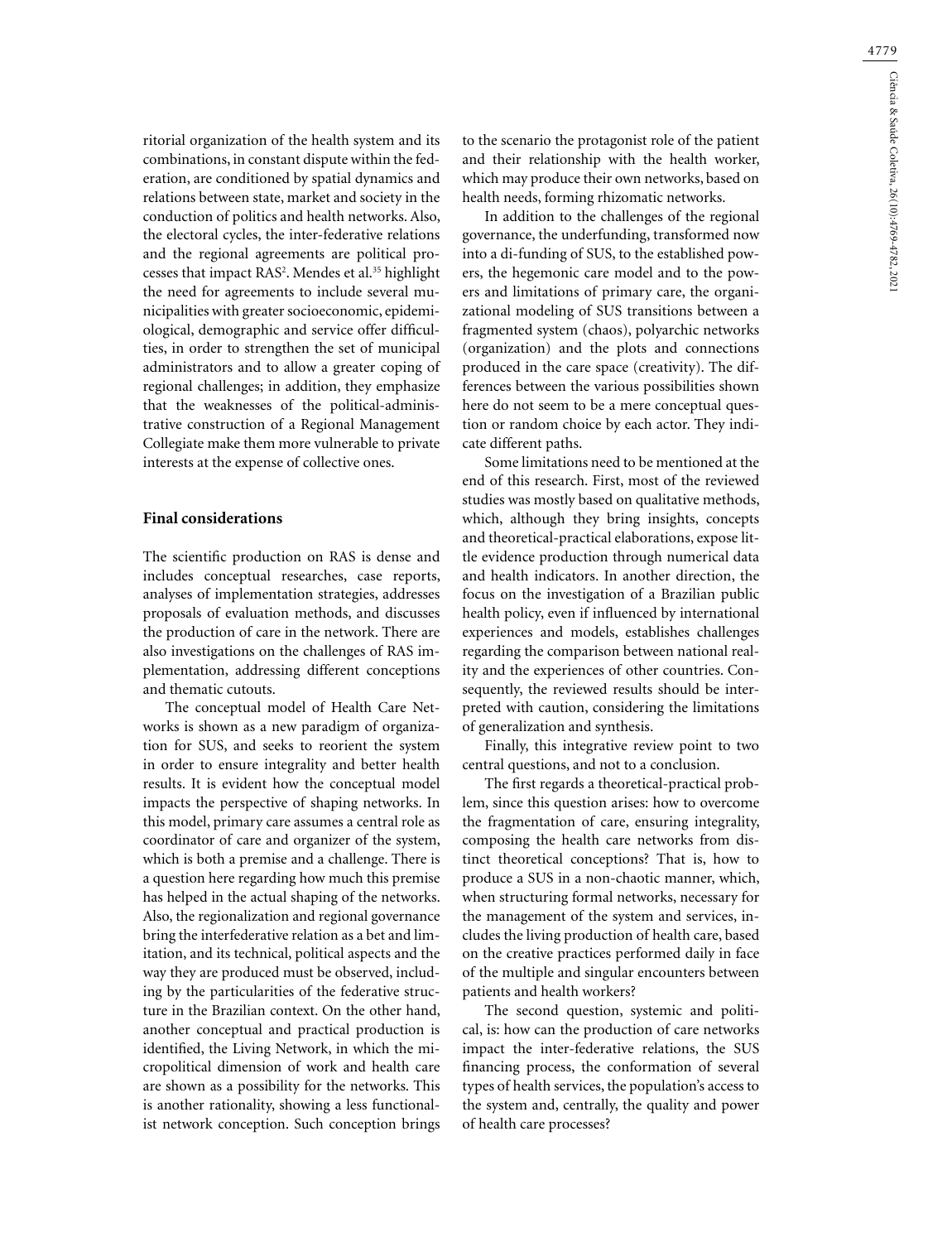# **Collaborations**

LFN Tofani: collaborated in the elaboration and supervision of the project, in the collection and analysis of data, in the elaboration, writing and final revision of the article. A Chioro: collaborated in the elaboration and supervision of the project, in the data analysis, in the elaboration and final revision of the article. LAC Furtado: collaborated in the design and supervision of the project, data analysis, preparation and critical review of the article. R Andreazza: collaborated in the design and supervision of the project, data analysis, preparation and critical review of the article. CF Guimarães: collaborated in the design and supervision of the project and data analysis. DGCF Feliciano: collaborated in the collection, data analysis and review of the article. GR Silva: collaborated in data collection, analysis and review of the article. LM Bragagnolo: collaborated in the data analysis and review of the article.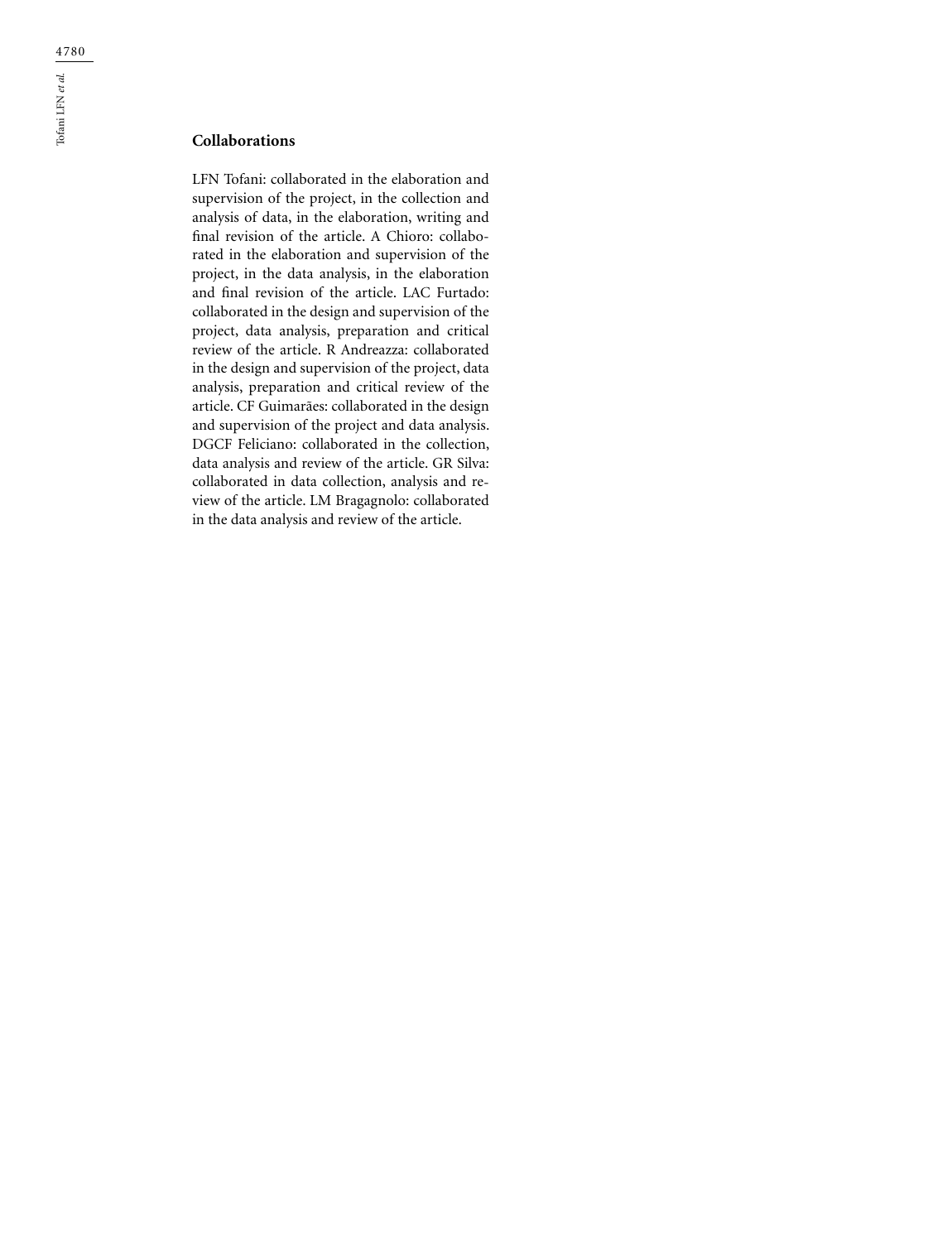#### **References**

- 1. Viana ALA, Machado CV. Descentralização e coordenação federativa: a experiência brasileira na saúde. *Cien Saude Colet* 2009; 14(3):807-817.
- 2. Chioro dos Reis AA, Sóter APM, Furtado LAC, Pereira SSS. Reflexões para a Construção de uma Regionalização Viva. *Cien Saude Colet* 2017; 22(4):1045-1054.
- 3. Organización Panamericana de La Salud (OPAS). *Redes integradas de servicios de salud: conceptos, opciones de política e hoja de ruta para sua implementación em las Américas*. Washington, D.C.: OPAS; 2010.
- 4. Mendes EV. *As Redes de Atenção à Saúde*. Brasília: OPAS; 2011.
- 5. Organização Pan-Americana de Saúde (OPAS). Organização Mundial de Saúde (OMS). *A atenção à saúde coordenada pela APS: construindo as redes de atenção no SUS*. Brasília: OPAS, OMS; 2010.
- 6. Tabarquino Muñoz R, Pulgarin Henao D, Giraldo Varón A. Dinámica de una red integral de prestadores de servicios de salud (RIPSS). *Gerencia Polit Salud* 2018; 17(34):1-12.
- 7. Almeida PF, Oliveira SC, Giovanella L. Integração de rede e coordenação do cuidado: o caso do sistema de saúde do Chile. *Cien Saude Colet* 2018; 23(7):2213- 2228.
- 8. Giovanella L. Redes integradas, programas de gestão clínica e generalista coordenador: análise das reformas recentes do setor ambulatorial na Alemanha. *Cien Saude Colet* 2011; 16(Supl. 1):1081-1096.
- 9. Mendes EV. As Redes de Atenção à Saúde. *Cien Saude Colet* 2010; 15(5):2297-2305.
- 10. Silva SF, Magalhães Junior HM. *Redes de atenção à saúde: conceito, modelo e diretrizes. In: Redes de Atenção à Saúde no SUS*. Campinas: IDISA: CONASEMS; 2008.
- 11. Cecílio LCO. Modelos Tecno-assistenciais em saúde: da pirâmide ao círculo, uma possibilidade a ser explorada. *Cad Saude Publica* 1997; 13(3):469-478.
- 12. Hartz ZMA, Contandriopoulos AP. Integralidade da atenção e integração de serviços de saúde: desafios para avaliar a implantação de um "sistema sem muros". *Cad Saude Publica* 2004; 20(2):331-336.
- 13. Brasil. Ministério da Saúde (MS). Portaria nº 4.279, de 30 de dezembro de 2010. Estabelece diretrizes para a organização da Rede de Atenção à Saúde no âmbito do Sistema Único de Saúde (SUS). *Diário Oficial da União* 2010; dez 31.
- 14. Brasil. Ministério da Saúde (MS). *Secretaria de Atenção á Saúde. Implantação das Redes de Atenção à Saúde e outras estratégias da SAS*. Brasília: MS; 2014.
- 15. Peiter CC, Santos JLG, Lanzoni GMM, Mello ALSF, Costa MFBNA, Andrade SR. Redes de atenção à saúde: tendências da produção de conhecimento no Brasil. *Esc Anna Nery Rev Enferm* 2019; 23(1):e20180214.
- 16. Moreira MADM, Lustosa AMDF, Barros EO, Batista JBV, Duarte MCS. Políticas públicas de humanização: revisão integrativa da literatura. *Cien Saude Colet* 2015; 20(10):3231-3242.
- 17. Mendes KDS, Silveira RCCP, Galvão CM. Revisão integrativa: método de pesquisa para a incorporação de evidências na saúde e na enfermagem. *Texto Contexto Enferm* 2008; 17(4):758-764.
- 18. Barragán Bechara JC, Riaño Casallas MI, Martínez M. Redes integradas de servicios de salud: hacia La construcción de un concepto. *Universidad Salud* 2012; 14(2):186-196.
- 19. Merhy EE, Gomes MPC, Silva E, Santos MFL, Cruz KT, Franco TB. Redes Vivas: multiplicidades girando as existências, sinais da rua. Implicações para a produção do cuidado e a produção do conhecimento em saúde. *Divulg Saude Debate* 2014; 52:153-164.
- 20. Arruda C, Lopes SGR, Koerich MHAL, Winck DR, Meirelles BHS, Mello ALSF. Redes de atenção à saúde sob a luz da teoria da complexidade. *Esc Anna Nery Rev Enferm* 2015; 19(1):169-173.
- 21. Hadad ACAC, Jorge AO. Continuidade do cuidado em rede e os movimentos de redes vivas nas trajetórias do usuário-guia. *Saude Debate* 2018; 42(n. esp. 4):198-210.
- 22. Maximino VS, Liberman F, Frutuoso MF, Mendes R. Profissionais como produtores de redes: tramas e conexões no cuidado em saúde. *Saude Soc* 2017; 26(2):435-447.
- 23. Chueiri PS, Harzheima E, Takeda SMP. Coordenação do cuidado e ordenação nas redes de atenção pela Atenção Primária à Saúde uma proposta de itens para avaliação destes atributos. *Rev Bras Med Fam Comunidade* 2017; 12(39):1-18.
- 24. Lapão LV, Arcêncio RA, Popolin MP, Rodrigues LBB. Atenção Primária à Saúde na coordenação das Redes de Atenção à Saúde no Rio de Janeiro, Brasil, e na região de Lisboa, Portugal. *Cien Saude Colet* 2017; 22(3):713-724.
- 25. Shimizu HE. Percepção dos gestores do Sistema Único de Saúde acerca dos desafios da formação das Redes de Atenção à Saúde no Brasil. *Physis* 2013; 23(4):1101- 1122.
- 26. Silva SF. Organização de redes regionalizadas e integradas de atenção à saúde: desafios do Sistema Único de Saúde (Brasil). *Cien Saude Colet* 2011; 16(6):2753- 2762.
- 27. Almeida PF, Santos AM, Santos VP, Silveira Filho RM. Integração assistencial em região de saúde: paradoxo entre necessidades regionais e interesses locais. *Saude Soc* 2016; 25(2):320-335.
- 28. Cecilio LCO, Andreazza R, Carapinheiro G, Araújo EC, Oliveira LA, Andrade MGG, Meneses CS, Pinto NRS, Reis DO, Santiago S, Souza ALM, Spedo SM. A Atenção Básica à Saúde e a construção das redes temáticas de saúde: qual pode ser o seu papel? *Cien Saude Colet* 2012; 17(11):2893-2902.
- 29. Barreto LA, Souza MKB, Silva EAL. Rede de atenção e condições sanitárias das unidades de saúde da família: há alguma relação? *Rev Enferm UERJ* 2016; 24(6):e17440.
- 30. Almeida PF, Santos AM. Atenção Primária à Saúde: coordenação do cuidado em redes regionalizadas? *Rev Saude Publica* 2016; 50:80.
- 31. Albuquerque MV, Viana ALD. Perspectivas de região e redes na política de saúde brasileira. *Saude Debate* 2015; 39(n. esp.):28-38.
- 32. Silva SF. Contribuição para a análise da implantação de Redes de Atenção à Saúde no SUS. *Divulg Saude Debate* 2014; 52:165-176.